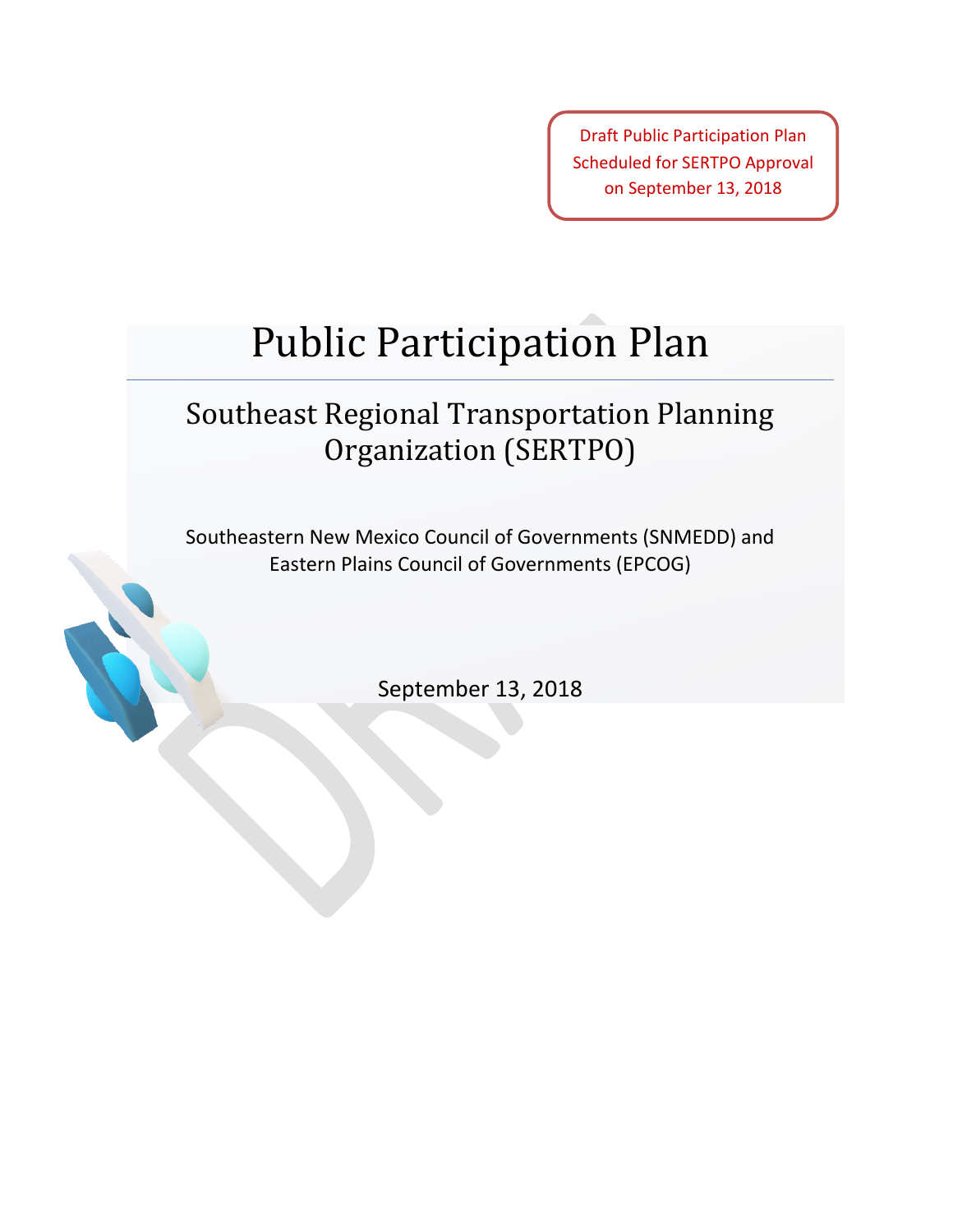## **Table of Contents**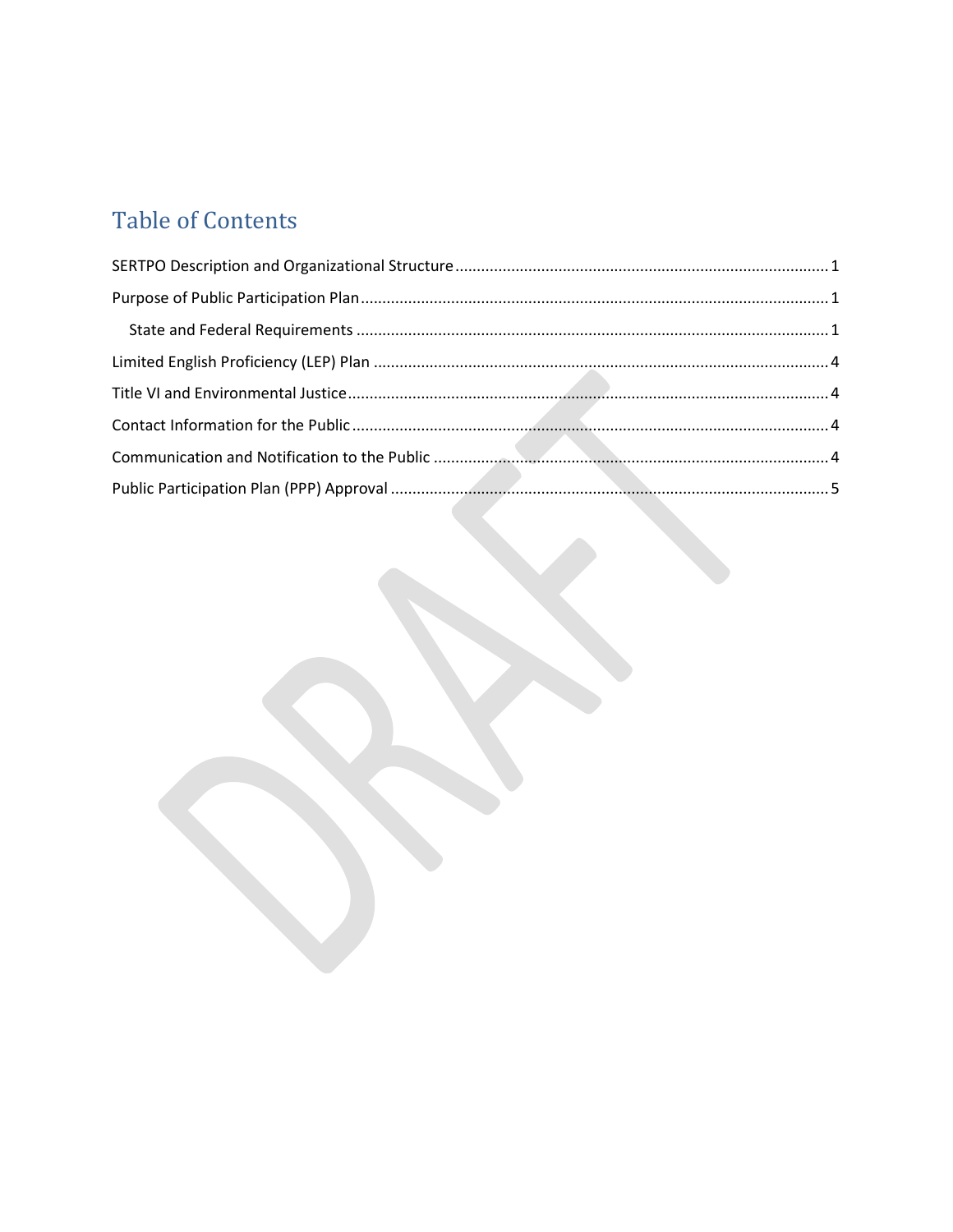### <span id="page-2-0"></span>SERTPO Description and Organizational Structure

The Southeast Regional Transportation Planning Organization (SERTPO) is the entity and public forum responsible for transportation planning and other transportation related programs or activities for nonmetropolitan areas within Chaves, Curry, De Baca, Eddy, Lea, Lincoln, Otero and Roosevelt counties. The New Mexico Department of Transportation (NMDOT) enters into contract with two Councils of Governments for the eight-county region to carry out RTPO functions and tasks: Southeastern New Mexico Economic Development District (SNMEDD)/Council of Governments (COG) – Roswell, New Mexico and Eastern Plains Council of Governments (EPCOG) – Clovis, New Mexico. SERTPO complies with procedures as outlined in the New Mexico Department of Transportation's (NMDOT's) Planning and Procedures Manual (PPM).

SERTPO consists of two committees, the Policy and Technical Committees, whose membership consists of municipal and county representatives appointed by the chief elected officials (Mayors and Chairpersons) within its region.

### <span id="page-2-1"></span>Purpose of Public Participation Plan

The purpose of this document is to outline the State and Federal requirements for a Public Participation Plan for use by RTPOs. As an organization receiving Federal financial assistance for transportation planning, it is a requirement of State and Federal law that our organization develop and implement a program to foster continuing, cooperative and comprehensive (3-C) public participation. This program may be general or project specific. In addition to being a regulatory requirement, public participation maximizes the benefits of transportation planning processes and outcomes. Accordingly, our organization recognizes that the travelling public has valuable insight to offer, in addition to a right to contribute to the planning process.

#### <span id="page-2-2"></span>State and Federal Requirements

RTPOs have numerous responsibilities including the development and contribution to Long Range Plans (LRPs), Regional Transportation Improvement Plan Recommendations (RTIPRs), provision of technical assistance to local officials, coordination of local planning across multiple disciplines, interagency/tribal coordination of local planning, and creating opportunities for public participation. The Federal government defines public participation as "an open process in which the rights of the community to be informed, to provide comments to the Government and to receive a response from the Government are met through a full opportunity to be involved and to express needs and goals".[1](#page-2-3)

Our public participation program is an opportunity to provide for this process, considering the limited resources of the RTPO. Pertinent State and Federal requirements are summarized below.

- *a) Responsibilities early in the process (23 CFR§ 450.210-316)*
	- *i) General*
		- o Establish early and continuous opportunities for the public participation process

 $\overline{\phantom{a}}$ 

<span id="page-2-3"></span><sup>1</sup> 23 CFR 200.5 (c)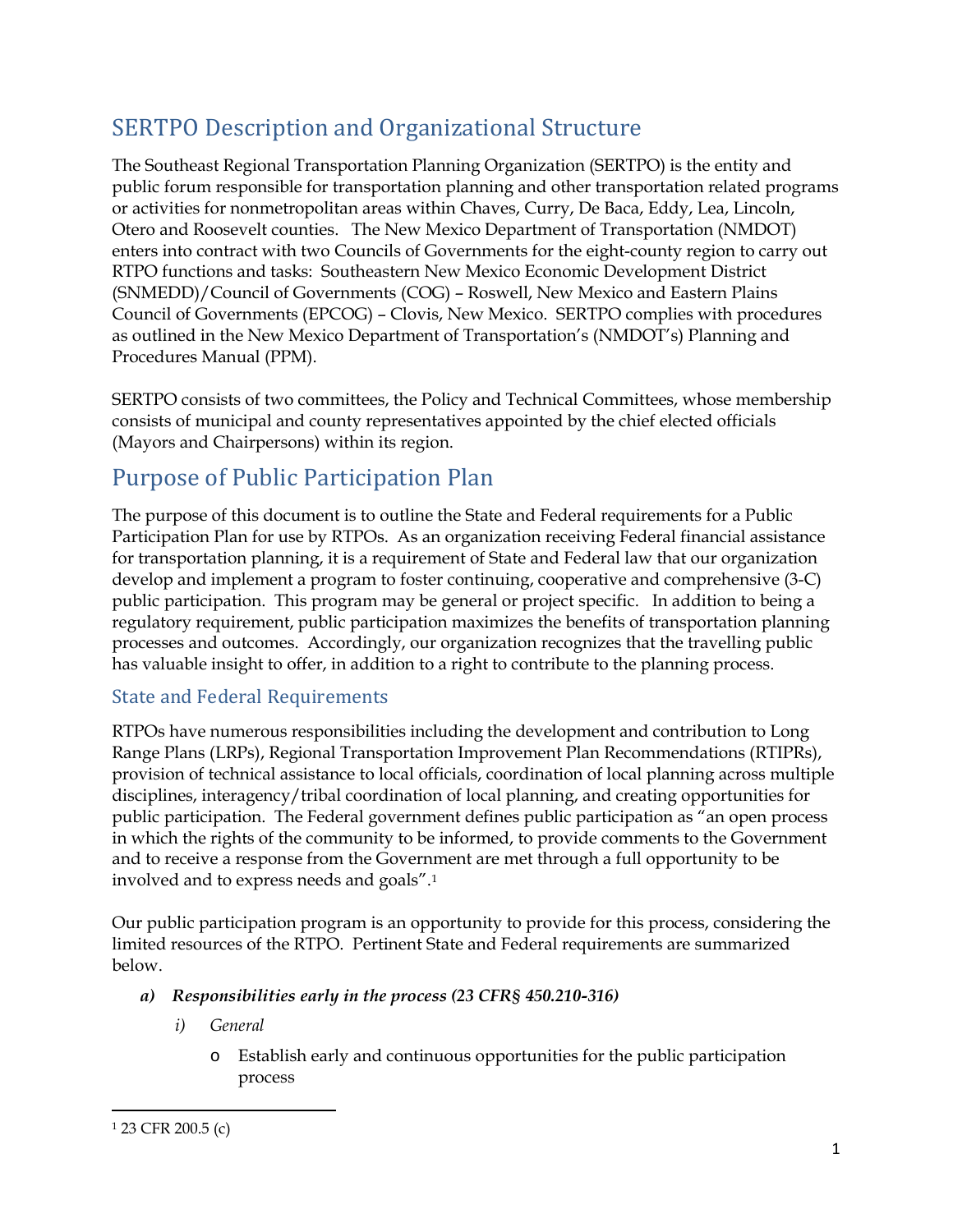- o Provide adequate public notice of opportunities for public comment and at key decision points
- o Provide relevant information in a timely fashion
- o Provide access to policy and technical information
- o Make information, including plans, publically accessible in electronic format
- o Provide adequate public notice of opportunities for public review of plans
- o Hold meetings at convenient and accessible times and locations
- o Include a process for considering needs of low income and minority families
- o Utilize documented process for nonmetropolitan official participation
- *ii) Guidelines for meetings per the New Mexico Open Meetings law (NMSA 10-15-1-5)*
	- o All meetings of public bodies or agencies are to be public (10-15-1 (a-b))
	- o Activities applicable to Open Meetings Law include any formation of policy, discussion of public business or any action that the body has authority to take
	- o Public bodies are to determine in public what notice for a public meeting is appropriate for that body and document publically through FCC licensed broadcast stations and newspapers of general circulation upon written request of said station or newspaper (10-15-1 (d))
	- o Any reconvention of a meeting must be scheduled prior to recess of that meeting, and date and time of meeting must be posted in writing near the door of the original meeting and only matters scheduled on the agenda of the original meeting may be discussed at the initial meeting may be discussed at the reconvened meeting (10-15-1(e))
	- o Meeting notices to include agenda of items to be discussed and be made publically available at least 72 hours prior to the meeting (f)
	- o Meeting bodies are to keep minutes that document, at minimum, date, time, place, persons in attendance and absent, material considered, a record of decisions and votes according to member. Minutes are to be made public and to be prepared no later than 10 working days after the meeting, subsequently reviewed by quorum, then made official (g)
- *iii) Methods*
	- o Utilize visualization techniques and plan illustrations such as maps, diagrams charts, display boards and slide presentations to clearly illustrate projects, plans and programs developed for committee meetings and public events, as resources permit
	- o Allow minimum of 45 days for comment prior to adopting, revising or updating plans (23 C.F.R. § 450.210(a)(2))
	- o Provide opportunity for public comment any time an update or revision to a plan is made
	- o Social and economic statistics for the region are to be collected, analyzed and processed at regular intervals and results are to be made available to the public (NMSA 3-56-5 (c))
	- o Provide public access to information on SERTPO programs, activities, services, documents and/or forms online at the weblinks provided in the Contact Information section of this document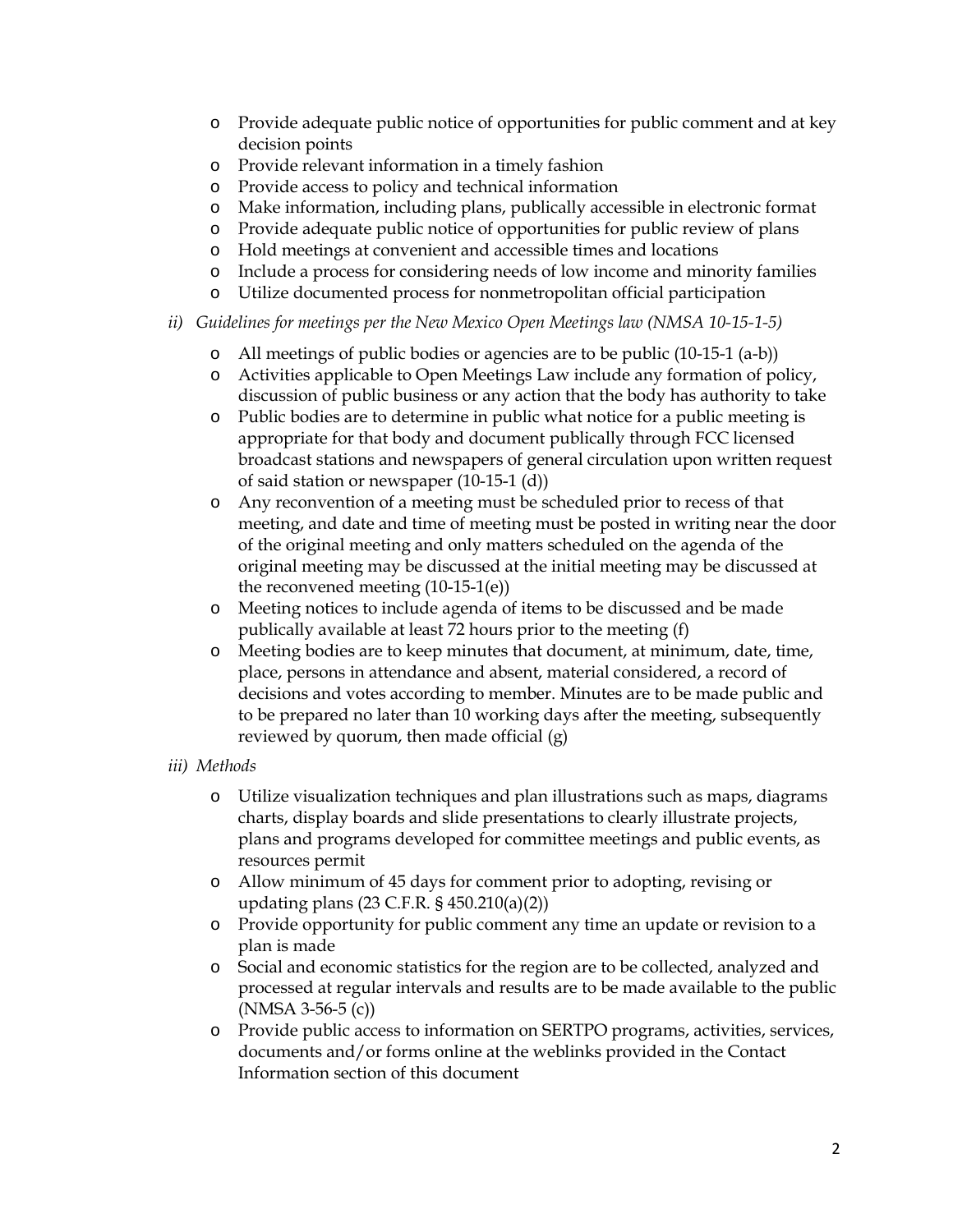- *iv) Review*
	- o Demonstrate explicit consideration of public input
	- o Document reasons for changes to plans not adopted in public and accessible format
	- o Periodically review effectiveness of strategies for public participation
	- o When significant written and oral comments are received, prepare summary analysis of disposition of comments to include in final plan draft
	- o Periodically review public participation process

#### *b) Guidelines for inclusion of affected parties (23 CFR 450.200-316)*

Agencies, organizations and individuals may request to be included in SERTPO's transportation stakeholder email communications, including those that represent low income, minority and disabled populations.

Inclusion of affected parties per 23 CFR 450.200-316:

- Citizens
- Affected public agencies (including but not limited to land management, natural resources, environmental protection, conservation and historic preservation)
- Representatives of public transportation employees
- Freight shippers
- Private providers of transportation
- Representatives of users of public transportation
- Representatives of users of pedestrian walkways and bicycle transportation facilities
- Representatives of the disabled
- Providers of freight transportation services
- Other interested parties
- Coordinate with Tribal governments and US Secretary of Interior regarding areas of the State under Tribal Jurisdiction
- Plans affecting metropolitan areas developed in coordination with MPOs
- Plans affecting nonmetropolitan areas developed in consultation with nonmetropolitan elected officials and relevant land management agencies with responsibility for transportation
- When appropriate, the use of "peer exchange" which Federal regulations define as the exchange of information and best practices between agencies, institutions and firms (public and private) with responsibility for transportation (23 CFR 420.203)
- Cooperation with statewide trade and economic development interests
- Consideration of interstate issues and coordination with appropriate agencies; use of interstate compacts when appropriate
- Coordination with State air quality agencies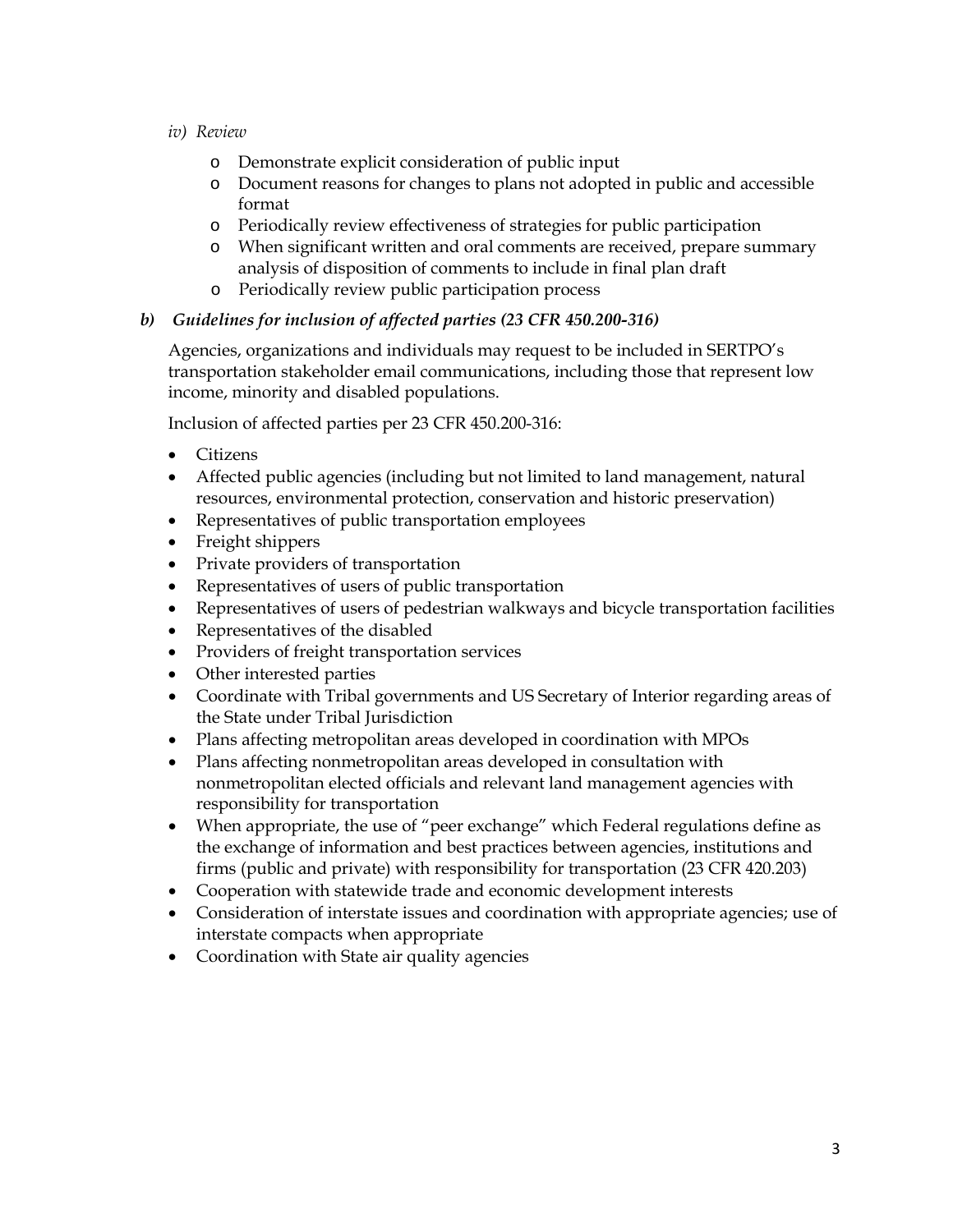### <span id="page-5-0"></span>Limited English Proficiency (LEP) Plan

**Limited English Proficiency Policy Statement.** SERTPO assures every effort will be made to provide meaningful access to persons that have Limited English Proficiency, in accordance with Executive Order 13166, Improving Access to Services for Persons with Limited English Proficiency.

Any agency receiving federal funds should develop a Limited English Proficiency (LEP) Plan. LEP is addressed in SNMEDD's and EPCOG's Title VI Plans which are available online at <http://snmedd.com/sertpo-committees> and<http://www.rtponm.org/southeast> or through the respective COG SERTPO staff identified in the Contact Information section of this document.

#### <span id="page-5-1"></span>Title VI and Environmental Justice

**Title VI Policy Statement.** SERTPO does not discriminate on the basis of race, color, national origin, sex, religion, age or disability in the provision of services.

**Environmental Justice Policy Statement.** SERTPO is committed to assure every effort will be made to prevent the discrimination of low-income and minority populations as a result of any impact of its programs or activities in accordance with Executive Order 12898, Federal Actions to Address Environmental Justice in Minority Populations and in Low-Income Populations.

Title VI information and Environmental Justice is addressed in SNMEDD's and EPCOG's Title VI Plans, both of which are available online a[t http://snmedd.com/sertpo-committees/](http://snmedd.com/sertpo-committees/) and <http://www.rtponm.org/south-east> or through the respective COG SERTPO staff identified in the Contact Information section of this document.

#### <span id="page-5-2"></span>Contact Information for the Public

Mary Ann Burr SERTPO Program Manager Southeastern New Mexico Economic Development District (SNMEDD)/Council of Governments (COG) 1600 SE Main, Suite D Roswell, NM 88203

Office (575) 624-6131 Fax (575) 624-6134

[www.snmedd.com](http://www.snmedd.com/)

Vincent Soule SERTPO Program Manager Eastern Plains Council of Governments (EPCOG) 418 Main Street Clovis, NM 88101

Office (575) 762-7714 Fax (575) 762-7715

[www.epcog.org](http://www.epcog.org/)

#### <span id="page-5-3"></span>Communication and Notification to the Public

To ensure open communication with the public, SERTPO will adhere to the following requirements for its meeting activity:

- Postings of meeting date/time/location and agendas on the Southeastern New Mexico Economic Development District website of <http://snmedd.com/sertpo-committees/> and Eastern Plains Council of Governments website at [http://www.rtponm.org/south](http://www.rtponm.org/south-east)[east.](http://www.rtponm.org/south-east)
- Regional newspaper advertisement of meetings through the (SNMEDD) Roswell Daily Record, Hobbs News, Alamogordo News, Carlsbad Current-Argus and Ruidoso News.